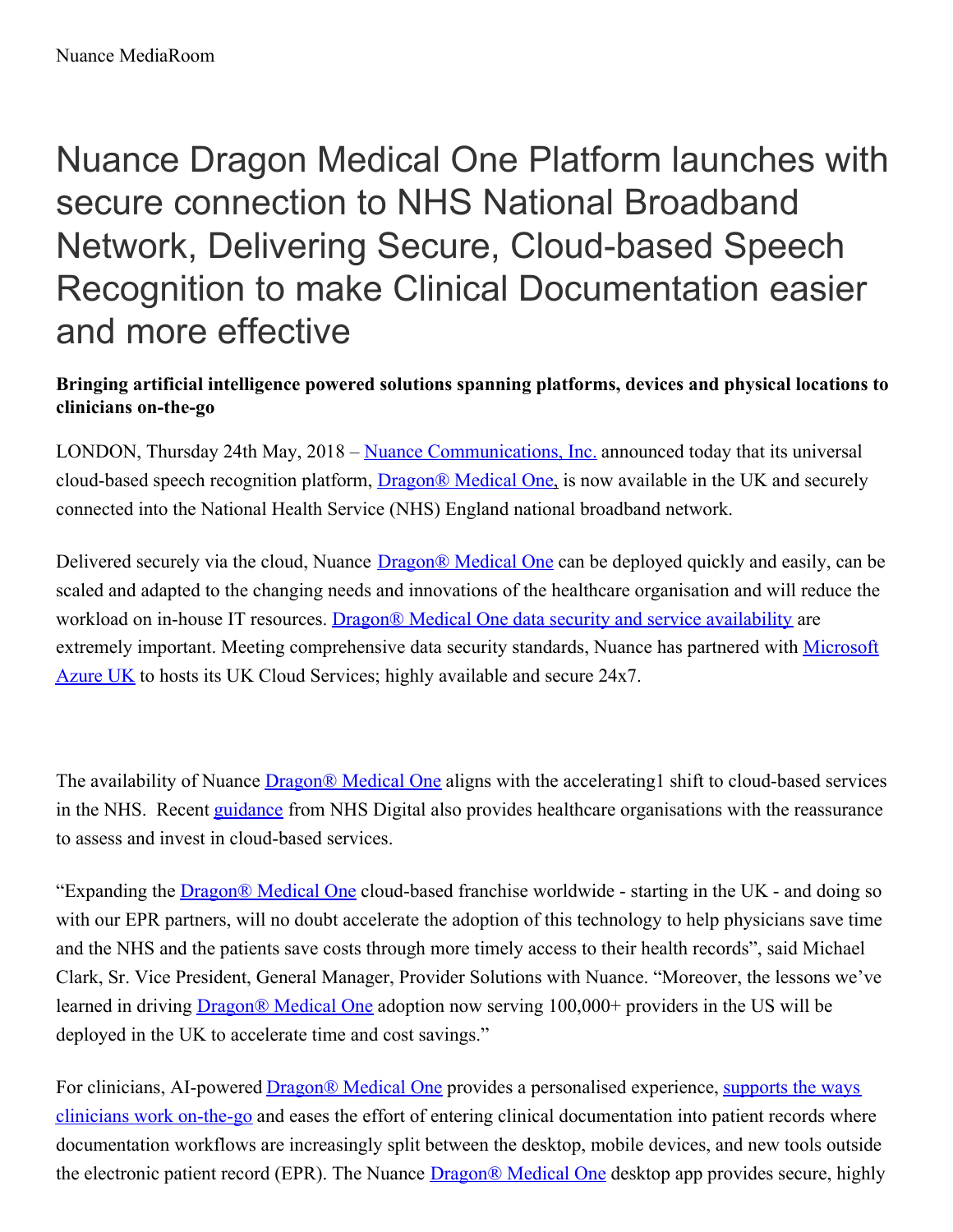accurate and portable cloud-based speech recognition wherever and whenever clinicians need to document – regardless of application, device or physical location, using personalised tools designed for speed, accuracy and flexibility across the widest range of devices in the industry.

"Clinicians are incredibly busy, and their top priority is always patient care. Documentation is vitally important in tracking any patients journey through the care system including results, actions and critical details of their medical history, but it is time consuming to complete. Clinicians spend up to half their day interacting with clinical [documentation,](http://engage.nuance.co.uk/study-nhs-trust-clinical-documentation-challenge) and 88 [percent](http://info.vitalworklife.com/stress) report that they are burnt out, citing documentation burdens as a top concern," said Frederik Brabant, Vice President International Healthcare Operations, Nuance. ["Dragon®](https://www.nuance.com/en-gb/healthcare/physician-and-clinical-speech/dragon-medical-one.html) Medical One helps clinical users reduce the time it takes to document patient care, boosts the accuracy of recorded data and frees clinicians to get back to what they love – caring for their patients. With the assurance that we have been approved to connect securely to the NHS national broadband network means that clinical users will now be able to record and share information within their own and partner organisations more reliably, flexibly and efficiently than ever before."

Other highlights of the [Dragon®](https://www.nuance.com/en-gb/healthcare/physician-and-clinical-speech/dragon-medical-one.html) Medical One platform include:

AI-Powered/Deep learning – ensures precise, accurate, speech recognition adapting to voice patterns, dialects and accents to significantly improve precision during the dictation even in noisy clinic environments.

Insights –measures the time spent documenting and provides individual and organisational insights. Now leaders can track utilisation, efficiency and productivity to support informed decision making to maximise uptake and adoption.

Security – Nuance healthcare compliant and NHS England Broadband Network Certified cloud hosting infrastructure supports the availability, business continuity and security demands of UK healthcare.

Compatibility - As part of the Nuance Healthcare cloud platform, Dragon Medical One is compatible with all leading EPRs providing a seamless experience for clinicians using hosted EPR environments.

Flexibility - Enables clinicians to use their smartphone as a secure wireless dictation microphone to dictate, edit and navigate the EPR on any workstation to improve flexibility and convenience.

## Availability

Dragon Medical One is available now in the UK and connected to the NHS England broadband secure network. Visit the Dragon [Medical](https://www.nuance.com/en-gb/healthcare/physician-and-clinical-speech/dragon-medical-one.html) One web page and UK Cloud Services Datasheet for more information or to schedule a demo.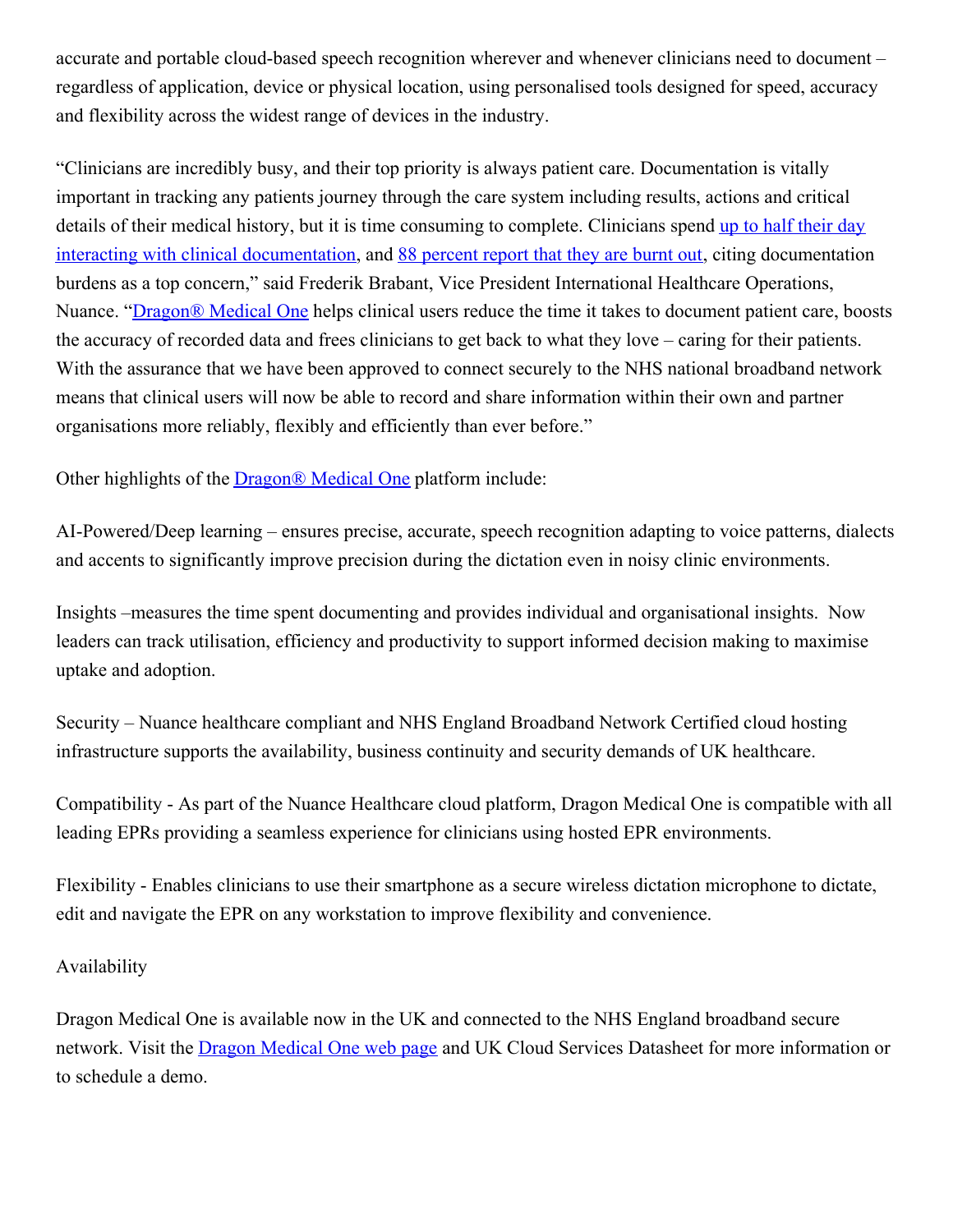Please visit: [www.nuance.com/en-gb/healthcare.html](http://www.nuance.com/en-gb/healthcare.html). Connect with Nuance on social media through the healthcare blog [What's](http://whatsnext.nuance.co.uk/) Next, as well as [Twitter](https://twitter.com/voice4health) and [Facebook](https://www.facebook.com/NuanceHealthcare)

1 Infrastructure Market Snapshot Report, Digital Health Intelligence, January 2018

## About Nuance Healthcare

Nuance provides intelligent systems that support a more natural and insightful approach to clinical documentation, freeing clinicians to spend more time caring for patients. Nuance's healthcare solutions capture, improve and communicate more than 300 million patient stories each year, helping more than 500,000 clinicians in 10,000 global healthcare organisations to drive meaningful clinical and financial outcomes. Nuance's award-winning clinical speech recognition, medical transcription, CDI, coding, quality and medical imaging solutions provide a more complete and accurate view of patient care.

About Nuance Communications, Inc.

Nuance Communications (NASDAQ: NUAN) is the pioneer and leader in conversational AI innovations that bring intelligence to everyday work and life. The company delivers solutions that can understand, analyse and respond to human language to increase productivity and amplify human intelligence. With decades of domain and artificial intelligence expertise, Nuance works with thousands of organisations – in global industries that include healthcare, telecommunications, automotive, financial services, and retail – to create stronger relationships and better experiences for their customers and workforce. For more information, please visit [www.nuance.com](http://www.nuance.com/)

*Trademark reference: Nuance and the Nuance logo are registered trademarks or trademarks of Nuance Communications, Inc. or its af iliates in the United States and/or other countries. All other trademarks referenced herein are the property of their respective owners.*

For Nuance Media Inquiries:

For Press

Vanessa Richter

Nuance Communications, Inc